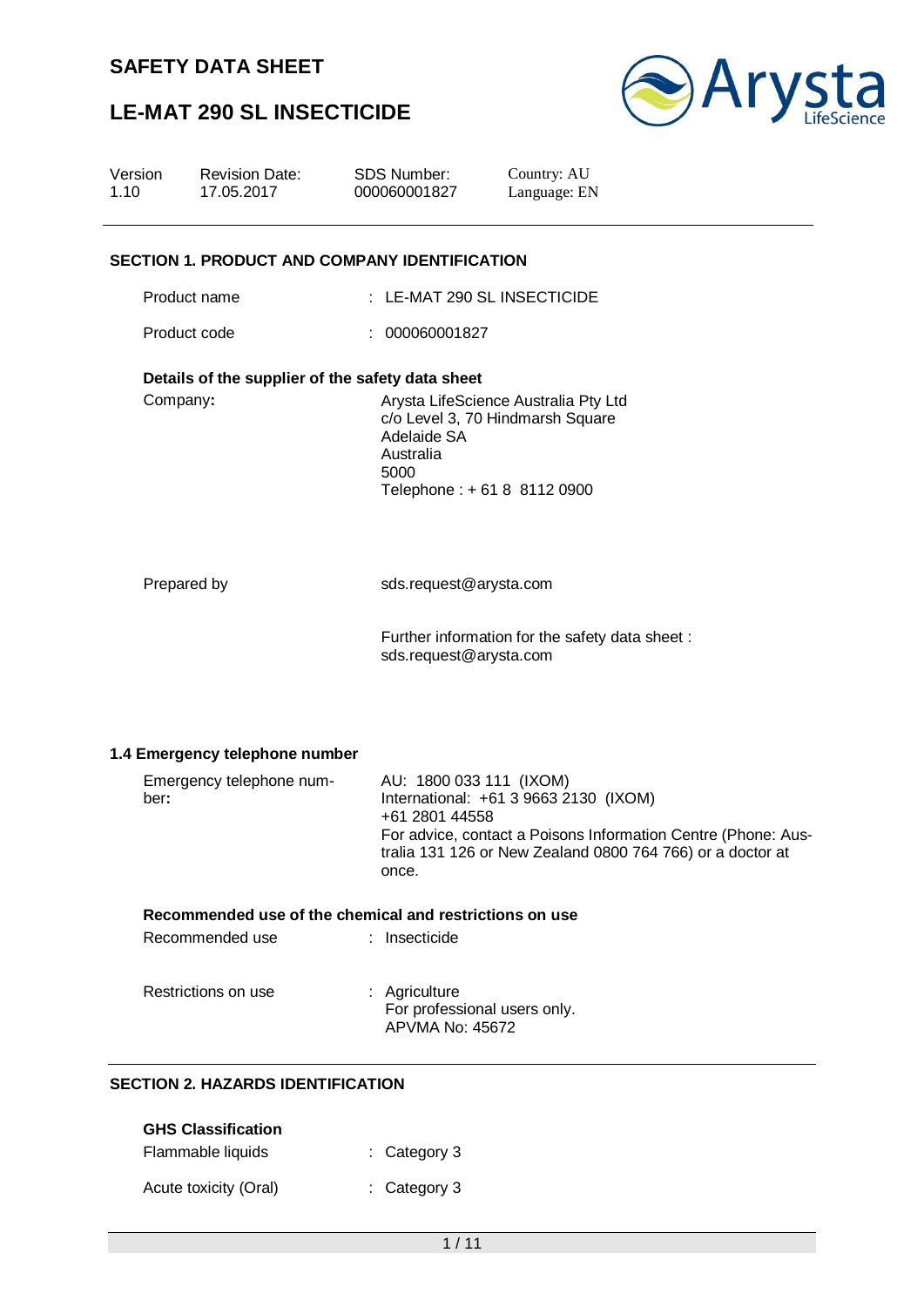# **LE-MAT 290 SL INSECTICIDE**



| Version<br>1.10 | <b>Revision Date:</b><br>17.05.2017 | <b>SDS Number:</b><br>000060001827                                                                                                             | Country: AU<br>Language: EN                                                                                                                                                                                                                                                                                                                                                                                                                                                                                                                                                                                                                                                                                                                                                                                                                                                                                                                                                                                                   |
|-----------------|-------------------------------------|------------------------------------------------------------------------------------------------------------------------------------------------|-------------------------------------------------------------------------------------------------------------------------------------------------------------------------------------------------------------------------------------------------------------------------------------------------------------------------------------------------------------------------------------------------------------------------------------------------------------------------------------------------------------------------------------------------------------------------------------------------------------------------------------------------------------------------------------------------------------------------------------------------------------------------------------------------------------------------------------------------------------------------------------------------------------------------------------------------------------------------------------------------------------------------------|
|                 | Acute toxicity (Dermal)             | : Category 3                                                                                                                                   |                                                                                                                                                                                                                                                                                                                                                                                                                                                                                                                                                                                                                                                                                                                                                                                                                                                                                                                                                                                                                               |
|                 | <b>GHS label elements</b>           |                                                                                                                                                |                                                                                                                                                                                                                                                                                                                                                                                                                                                                                                                                                                                                                                                                                                                                                                                                                                                                                                                                                                                                                               |
|                 | Hazard pictograms                   |                                                                                                                                                |                                                                                                                                                                                                                                                                                                                                                                                                                                                                                                                                                                                                                                                                                                                                                                                                                                                                                                                                                                                                                               |
|                 | Signal word                         | Danger                                                                                                                                         |                                                                                                                                                                                                                                                                                                                                                                                                                                                                                                                                                                                                                                                                                                                                                                                                                                                                                                                                                                                                                               |
|                 | <b>Hazard statements</b>            |                                                                                                                                                | : H226 Flammable liquid and vapour.<br>H301 + H311 Toxic if swallowed or in contact with skin                                                                                                                                                                                                                                                                                                                                                                                                                                                                                                                                                                                                                                                                                                                                                                                                                                                                                                                                 |
|                 | Precautionary statements            | : Prevention:<br>No smoking.<br>equipment.<br><b>Response:</b><br>shower.<br>Storage:<br>P405 Store locked up.<br>Disposal:<br>disposal plant. | P210 Keep away from heat/sparks/open flames/hot surfaces.<br>P233 Keep container tightly closed.<br>P240 Ground/bond container and receiving equipment.<br>P241 Use explosion-proof electrical/ ventilating/ lighting/<br>P242 Use only non-sparking tools.<br>P243 Take precautionary measures against static discharge.<br>P264 Wash skin thoroughly after handling.<br>P270 Do not eat, drink or smoke when using this product.<br>P280 Wear protective gloves/ eye protection/ face protection.<br>P301 + P310 + P330 IF SWALLOWED: Immediately call a<br>POISON CENTER or doctor/ physician. Rinse mouth.<br>P303 + P361 + P353 IF ON SKIN (or hair): Remove/ Take off<br>immediately all contaminated clothing. Rinse skin with water/<br>P363 Wash contaminated clothing before reuse.<br>P370 + P378 In case of fire: Use dry sand, dry chemical or<br>alcohol-resistant foam for extinction.<br>P403 + P235 Store in a well-ventilated place. Keep cool.<br>P501 Dispose of contents/ container to an approved waste |

Dangerous goods Hazardous substance Very toxic to aquatic organisms.

#### **SECTION 3. COMPOSITION/INFORMATION ON INGREDIENTS**

| Substance / Mixture | : Mixture                                                 |
|---------------------|-----------------------------------------------------------|
| Chemical nature     | : Omethoate $290q/L$<br>1-methoxy-2-acetoxypropane 760g/L |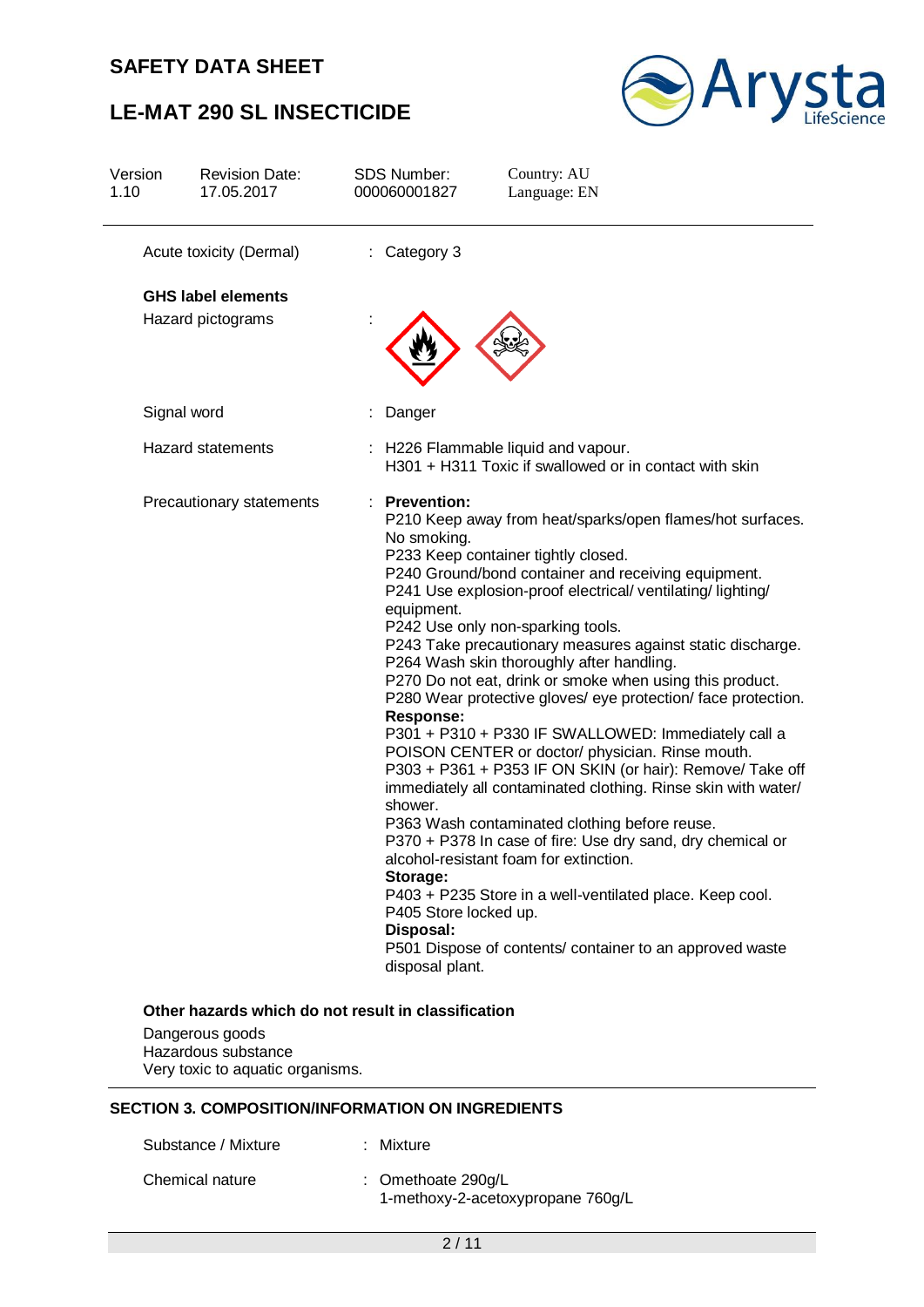# **LE-MAT 290 SL INSECTICIDE**



| Version | <b>Revision Date:</b> | SDS Number:  | Country: AU  |
|---------|-----------------------|--------------|--------------|
| 1.10    | 17.05.2017            | 000060001827 | Language: EN |

#### **Hazardous components**

| Chemical name                   | CAS-No.   | Concentration (% w/w) |
|---------------------------------|-----------|-----------------------|
| 2-methoxy-1-methylethyl acetate | 108-65-6  | $>= 60 - 5 = 100$     |
| omethoate                       | 1113-02-6 | $>= 10 - 30$          |

#### **SECTION 4. FIRST AID MEASURES**

| General advice                                                    | : Move out of dangerous area.<br>Consult a physician.<br>Show this safety data sheet to the doctor in attendance.<br>Symptoms of poisoning may appear several hours later.                                                   |
|-------------------------------------------------------------------|------------------------------------------------------------------------------------------------------------------------------------------------------------------------------------------------------------------------------|
|                                                                   | For advice, contact a Poisons Information Centre (Phone:<br>Australia 131 126 or New Zealand 0800 764 766) or a doctor<br>at once.                                                                                           |
| If inhaled                                                        | : Move to fresh air.<br>Consult a physician after significant exposure.                                                                                                                                                      |
| In case of skin contact                                           | : Take off contaminated clothing and shoes immediately.<br>Wash off with soap and plenty of water.<br>If symptoms persist, call a physician.                                                                                 |
| In case of eye contact                                            | : Flush eyes with water as a precaution.<br>Remove contact lenses.<br>Protect unharmed eye.<br>Keep eye wide open while rinsing.<br>If eye irritation persists, consult a specialist.                                        |
| If swallowed                                                      | : Clean mouth with water and drink afterwards plenty of water.<br>Do NOT induce vomiting.<br>Do not give milk or alcoholic beverages.<br>Never give anything by mouth to an unconscious person.<br>Obtain medical attention. |
| Most important symptoms<br>and effects, both acute and<br>delayed | : Symptoms may be delayed.<br>Toxic if swallowed or in contact with skin                                                                                                                                                     |
| Notes to physician                                                | The first aid procedure should be established in consultation<br>with the doctor responsible for industrial medicine.                                                                                                        |

## **SECTION 5. FIREFIGHTING MEASURES**

| Suitable extinguishing media              | : Alcohol-resistant foam<br>Dry chemical                                       |
|-------------------------------------------|--------------------------------------------------------------------------------|
| Specific hazards during fire-<br>fighting | : Do not allow run-off from fire fighting to enter drains or water<br>courses. |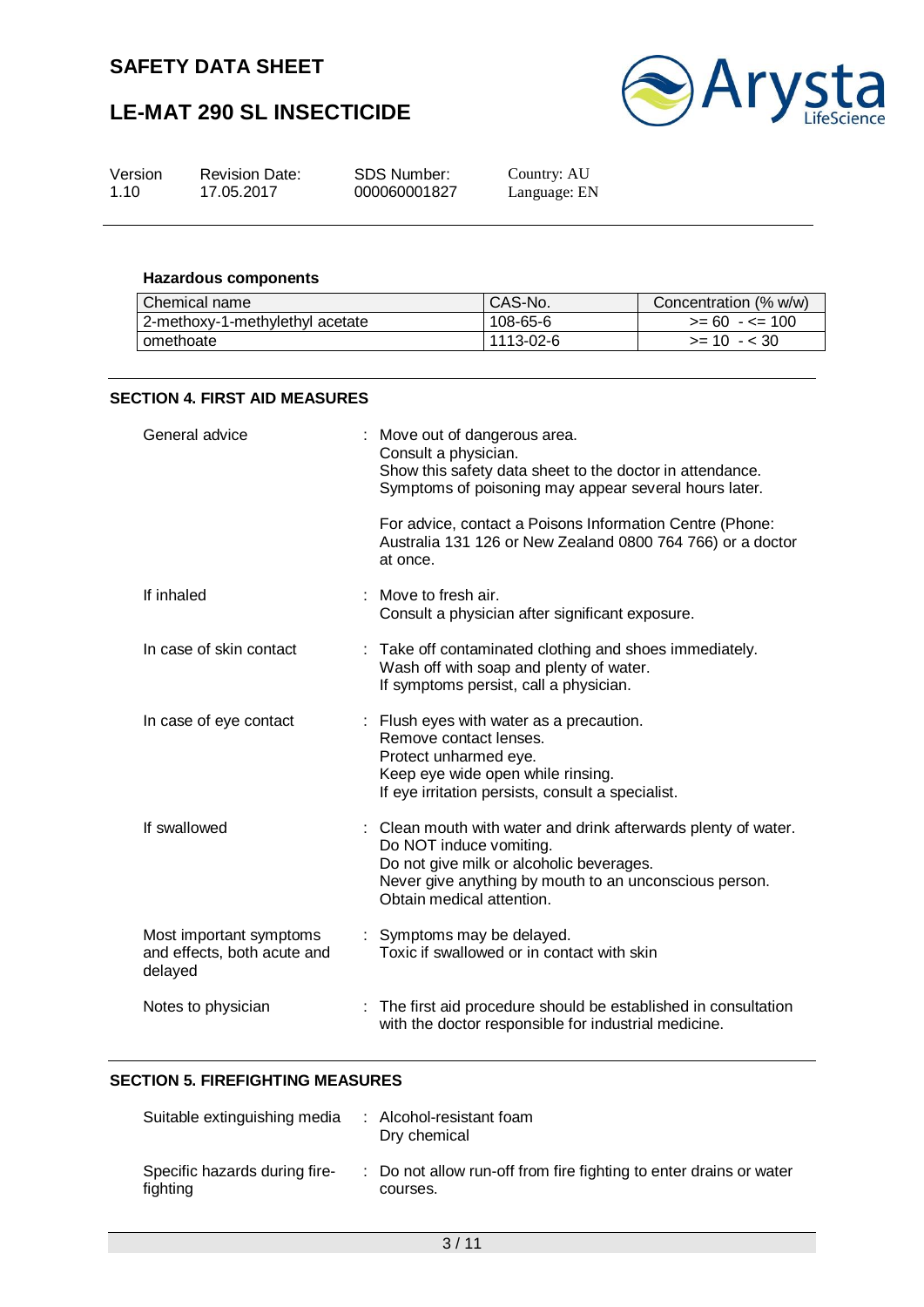# **LE-MAT 290 SL INSECTICIDE**



| Version<br>1.10 | <b>Revision Date:</b><br>17.05.2017              | <b>SDS Number:</b><br>000060001827 | Country: AU<br>Language: EN                                                                                                                                                                                                                                                                                                          |
|-----------------|--------------------------------------------------|------------------------------------|--------------------------------------------------------------------------------------------------------------------------------------------------------------------------------------------------------------------------------------------------------------------------------------------------------------------------------------|
| ods             | Specific extinguishing meth-                     |                                    | : Collect contaminated fire extinguishing water separately. This<br>must not be discharged into drains.<br>Fire residues and contaminated fire extinguishing water must<br>be disposed of in accordance with local regulations.<br>For safety reasons in case of fire, cans should be stored sepa-<br>rately in closed containments. |
|                 | Special protective equipment<br>for firefighters |                                    | : In the event of fire, wear self-contained breathing apparatus.                                                                                                                                                                                                                                                                     |

#### **SECTION 6. ACCIDENTAL RELEASE MEASURES**

| Personal precautions, protec-<br>tive equipment and emer-<br>gency procedures | : Use personal protective equipment.<br>Ensure adequate ventilation.<br>Evacuate personnel to safe areas.                                                                                                        |
|-------------------------------------------------------------------------------|------------------------------------------------------------------------------------------------------------------------------------------------------------------------------------------------------------------|
| Environmental precautions                                                     | : Do not flush into surface water or sanitary sewer system.<br>Prevent further leakage or spillage if safe to do so.<br>If the product contaminates rivers and lakes or drains inform<br>respective authorities. |
| Methods and materials for<br>containment and cleaning up                      | : Soak up with inert absorbent material (e.g. sand, silica gel,<br>acid binder, universal binder, sawdust).<br>Keep in suitable, closed containers for disposal.                                                 |

## **SECTION 7. HANDLING AND STORAGE**

| Advice on protection against<br>fire and explosion | : Avoid formation of aerosol. Keep away from sources of igni-<br>tion - No smoking. Take measures to prevent the build up of<br>electrostatic charge.                                                                                                                                                                          |
|----------------------------------------------------|--------------------------------------------------------------------------------------------------------------------------------------------------------------------------------------------------------------------------------------------------------------------------------------------------------------------------------|
| Advice on safe handling                            | : Avoid exceeding the given occupational exposure limits (see<br>section 8).<br>Avoid contact with skin and eyes.<br>For personal protection see section 8.<br>Smoking, eating and drinking should be prohibited in the ap-<br>plication area.<br>Dispose of rinse water in accordance with local and national<br>regulations. |
| Hygiene measures                                   | : Avoid contact with skin, eyes and clothing.<br>When using do not eat or drink.<br>When using do not smoke.<br>Wash hands before breaks and immediately after handling the<br>product.                                                                                                                                        |
| Conditions for safe storage                        | : Prevent unauthorized access.<br>No smoking.<br>Keep container tightly closed in a dry and well-ventilated<br>place.<br>Containers which are opened must be carefully resealed and<br>kept upright to prevent leakage.                                                                                                        |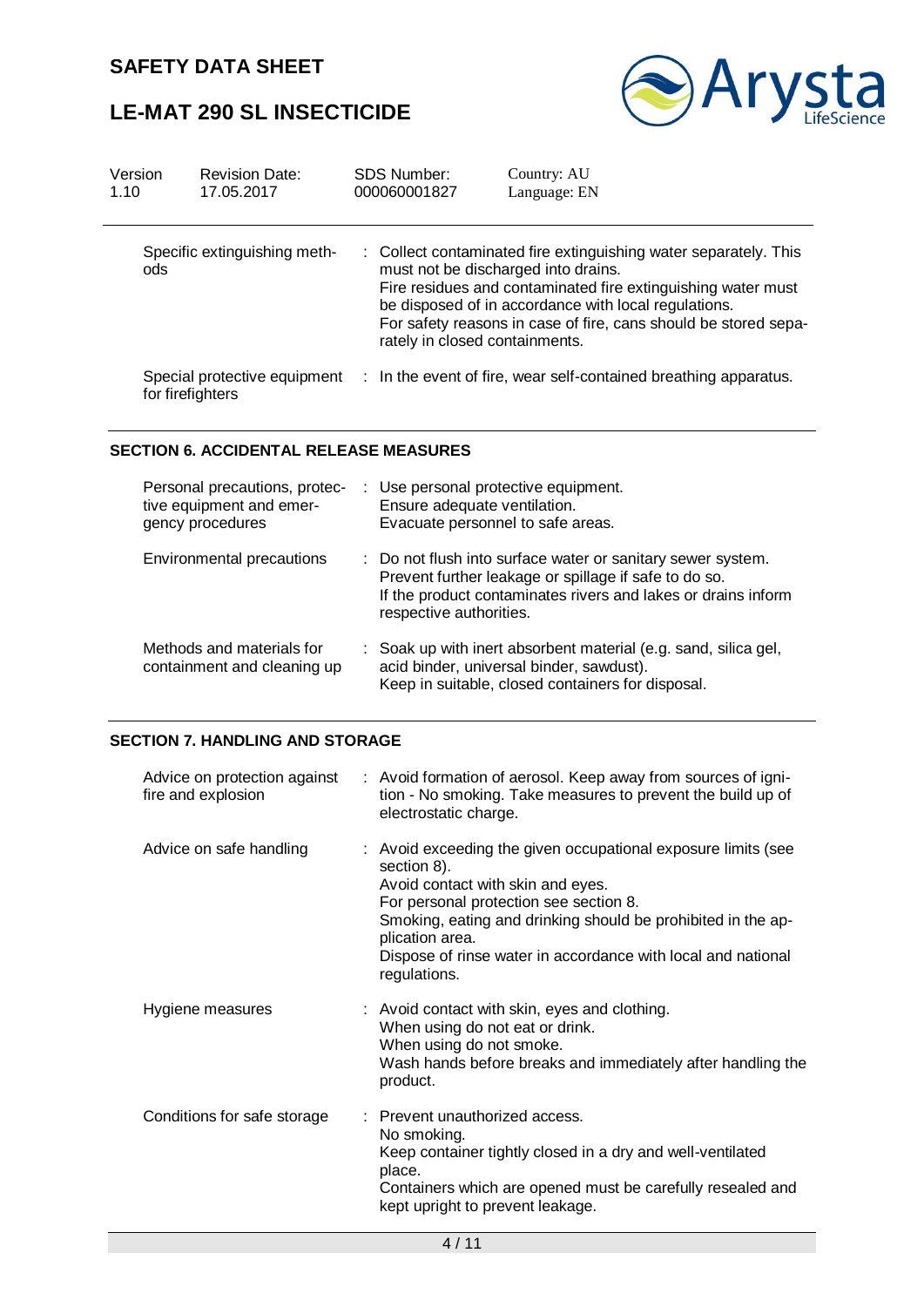# **LE-MAT 290 SL INSECTICIDE**



| Version | <b>Revision Date:</b> | SDS Number:  | Country: AU  |
|---------|-----------------------|--------------|--------------|
| 1.10    | 17.05.2017            | 000060001827 | Language: EN |
|         |                       |              |              |

#### **SECTION 8. EXPOSURE CONTROLS/PERSONAL PROTECTION**

#### **Components with workplace control parameters**

| Components                           | CAS-No.                              | Value type<br>(Form of<br>exposure) | Control parame-<br>ters / Permissible<br>concentration | <b>Basis</b> |  |
|--------------------------------------|--------------------------------------|-------------------------------------|--------------------------------------------------------|--------------|--|
| 2-methoxy-1-methylethyl ace-<br>tate | 108-65-6                             | <b>TWA</b>                          | 50 ppm<br>274 mg/m3                                    | AU OEL       |  |
|                                      | Further information: Skin absorption |                                     |                                                        |              |  |
|                                      |                                      | <b>STEL</b>                         | $100$ ppm<br>548 mg/m3                                 | AU OEL       |  |
|                                      | Further information: Skin absorption |                                     |                                                        |              |  |
|                                      |                                      |                                     |                                                        |              |  |

## **Personal protective equipment** Respiratory protection : In the case of vapour formation use a respirator with an approved filter. Hand protection Remarks : Solvent-resistant gloves The selected protective gloves have to satisfy the specifications of EU Directive 89/686/EEC and the standard EN 374 derived from it. Before removing gloves clean them with soap and water. Eye protection : Eye wash bottle with pure water Tightly fitting safety goggles Skin and body protection : Impervious clothing Choose body protection according to the amount and concentration of the dangerous substance at the work place.

#### **SECTION 9. PHYSICAL AND CHEMICAL PROPERTIES**

| Appearance                  | : liquid                                |
|-----------------------------|-----------------------------------------|
| Colour                      | : clear, colourless                     |
| Odour                       | : aromatic                              |
| Odour Threshold             | : No data available                     |
| pH                          | : 3.2 - 4.2, Concentration: 10 g/lWater |
| Melting point/range         | : not determined                        |
| Boiling point/boiling range | : 146 °C<br>$(1,000$ hPa)<br>Solvent    |
| Flash point                 | : $> 43^{\circ}$ C                      |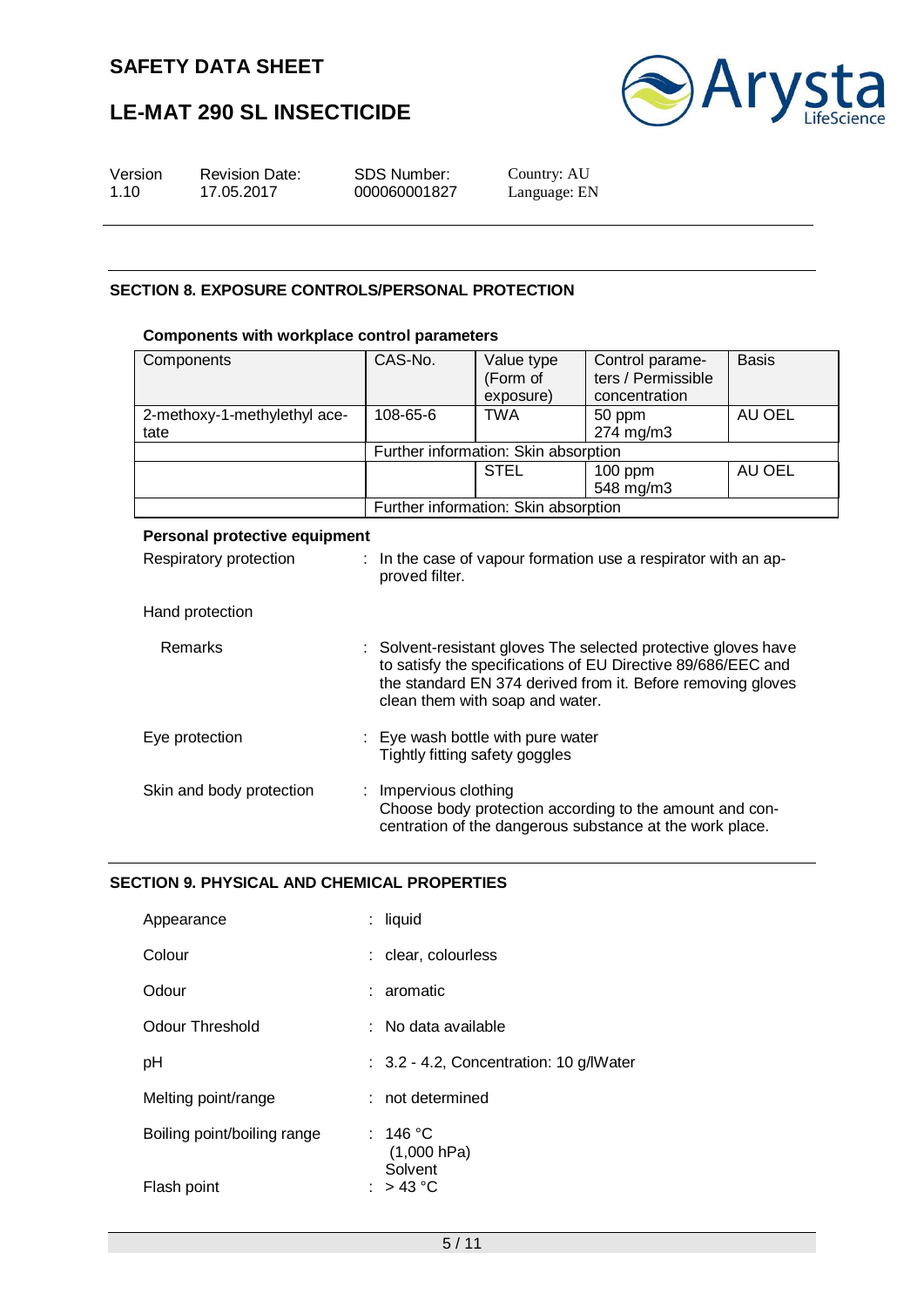# **LE-MAT 290 SL INSECTICIDE**



| 17.05.2017<br>1.10                         | 000060001827                          | Language: EN |  |
|--------------------------------------------|---------------------------------------|--------------|--|
| Evaporation rate                           | : not determined                      |              |  |
| Upper explosion limit                      | : $7.0\%$ (V)                         |              |  |
| Lower explosion limit                      | : $1.5\%$ (V)                         |              |  |
| Vapour pressure                            | No data available                     |              |  |
| Relative vapour density                    | : No data available                   |              |  |
| Relative density                           | : $1.04(20 °C)$                       |              |  |
| Density                                    | $> 1$ g/cm3                           |              |  |
| Solubility(ies)<br>Water solubility        | : completely soluble                  |              |  |
| Partition coefficient: n-<br>octanol/water | : $log Pow: -0.74 (20 °C)$<br>Solvent |              |  |
| Auto-ignition temperature                  | : 332 °C                              |              |  |
| Viscosity<br>Viscosity, kinematic          | : No data available                   |              |  |
| Oxidizing properties                       | : No data available                   |              |  |

#### **SECTION 10. STABILITY AND REACTIVITY**

| Reactivity                              | : Stable under recommended storage conditions.                                                                                          |
|-----------------------------------------|-----------------------------------------------------------------------------------------------------------------------------------------|
| Chemical stability                      | : No decomposition if stored and applied as directed.                                                                                   |
| Possibility of hazardous reac-<br>tions | : Stable under recommended storage conditions.<br>No decomposition if used as directed.<br>Vapours may form explosive mixture with air. |
| Conditions to avoid                     | : Heat, flames and sparks.                                                                                                              |
| Incompatible materials                  | : None known.                                                                                                                           |
| Hazardous decomposition<br>products     | : Burning produces noxious and toxic fumes.                                                                                             |

### **SECTION 11. TOXICOLOGICAL INFORMATION**

#### **Acute toxicity**

#### **Product:**

| Acute oral toxicity | : LD50 (Rat): ca. 100 mg/kg                               |
|---------------------|-----------------------------------------------------------|
|                     | Remarks: Information given is based on data obtained from |
|                     | similar substances.                                       |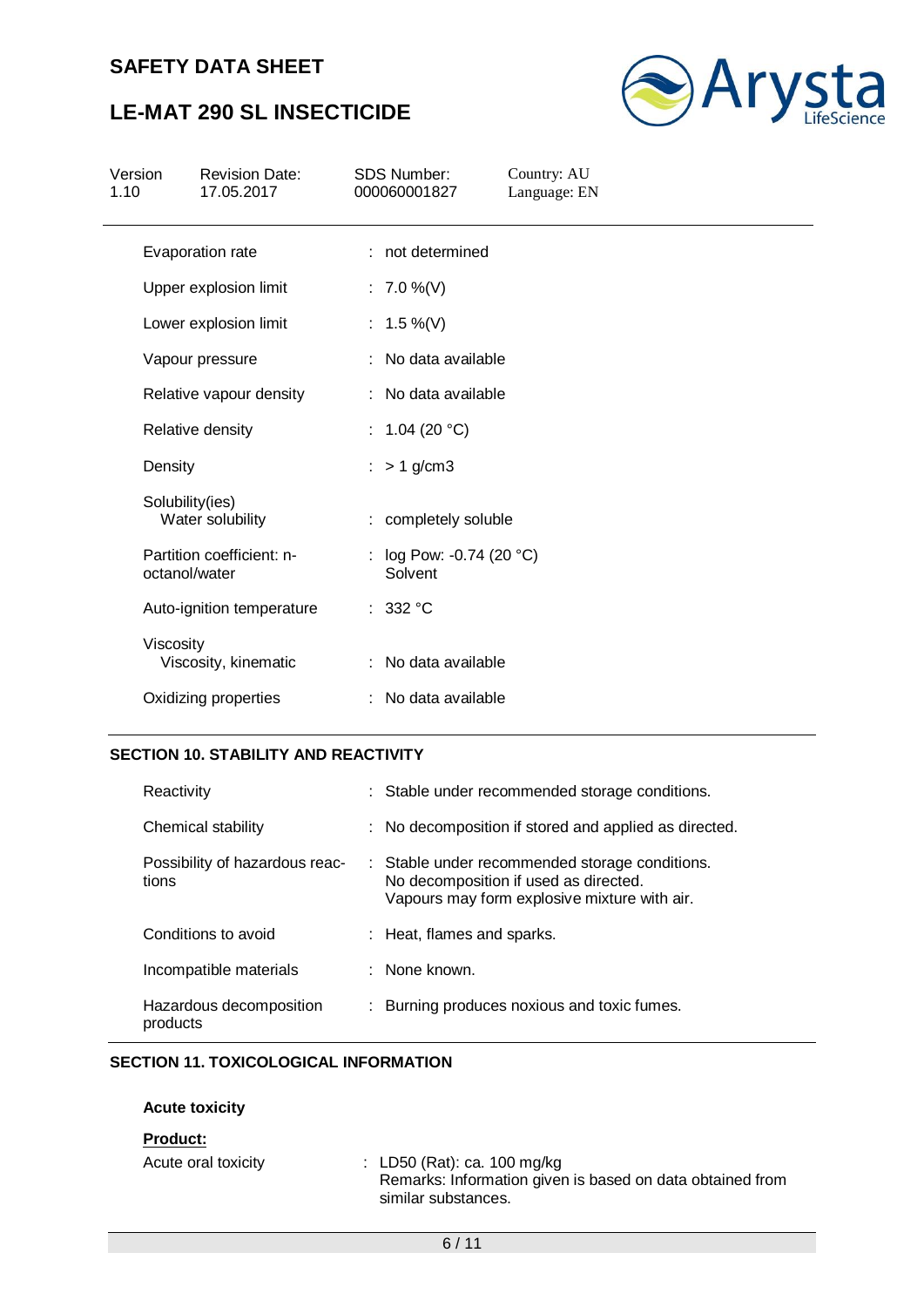# **LE-MAT 290 SL INSECTICIDE**



| Version<br>1.10 | <b>Revision Date:</b><br>17.05.2017                                                                                                   | <b>SDS Number:</b><br>000060001827                     | Country: AU<br>Language: EN                                                                                                                                                       |  |  |
|-----------------|---------------------------------------------------------------------------------------------------------------------------------------|--------------------------------------------------------|-----------------------------------------------------------------------------------------------------------------------------------------------------------------------------------|--|--|
|                 | Acute dermal toxicity                                                                                                                 | : LD50 (Rat): ca. 1,000 mg/kg<br>similar substances.   | Remarks: Information given is based on data obtained from                                                                                                                         |  |  |
|                 | <b>Components:</b><br>omethoate:<br>Acute inhalation toxicity                                                                         | : LC50 (Rat): $0.3 \text{ mg/l}$<br>Exposure time: 4 h |                                                                                                                                                                                   |  |  |
|                 | <b>Skin corrosion/irritation</b>                                                                                                      |                                                        |                                                                                                                                                                                   |  |  |
| <b>Product:</b> | Species: Rabbit<br>Result: No skin irritation<br>sidered as being a skin irritant.                                                    |                                                        | Remarks: Information given is based on data obtained from similar substances.<br>Remarks: According to the classification criteria of the European Union, the product is not con- |  |  |
|                 | Serious eye damage/eye irritation                                                                                                     |                                                        |                                                                                                                                                                                   |  |  |
| <b>Product:</b> |                                                                                                                                       |                                                        |                                                                                                                                                                                   |  |  |
|                 | Remarks: According to the classification criteria of the European Union, the product is not con-<br>sidered as being an eye irritant. |                                                        |                                                                                                                                                                                   |  |  |
|                 | <b>Respiratory or skin sensitisation</b>                                                                                              |                                                        |                                                                                                                                                                                   |  |  |
| <b>Product:</b> |                                                                                                                                       |                                                        |                                                                                                                                                                                   |  |  |

Remarks: No data available

## **Chronic toxicity**

### **Further information**

#### **Product:**

Remarks: Solvents may degrease the skin.

## **SECTION 12. ECOLOGICAL INFORMATION**

# **Ecotoxicity Product:** Toxicity to fish : LC50 (Leuciscus idus (Golden orfe)): 30 mg/l Exposure time: 96 h LC50 (Oncorhynchus mykiss (rainbow trout)): 9.1 mg/l Exposure time: 66 h Toxicity to daphnia and other : EC50 (Daphnia magna (Water flea)): 0.022 mg/l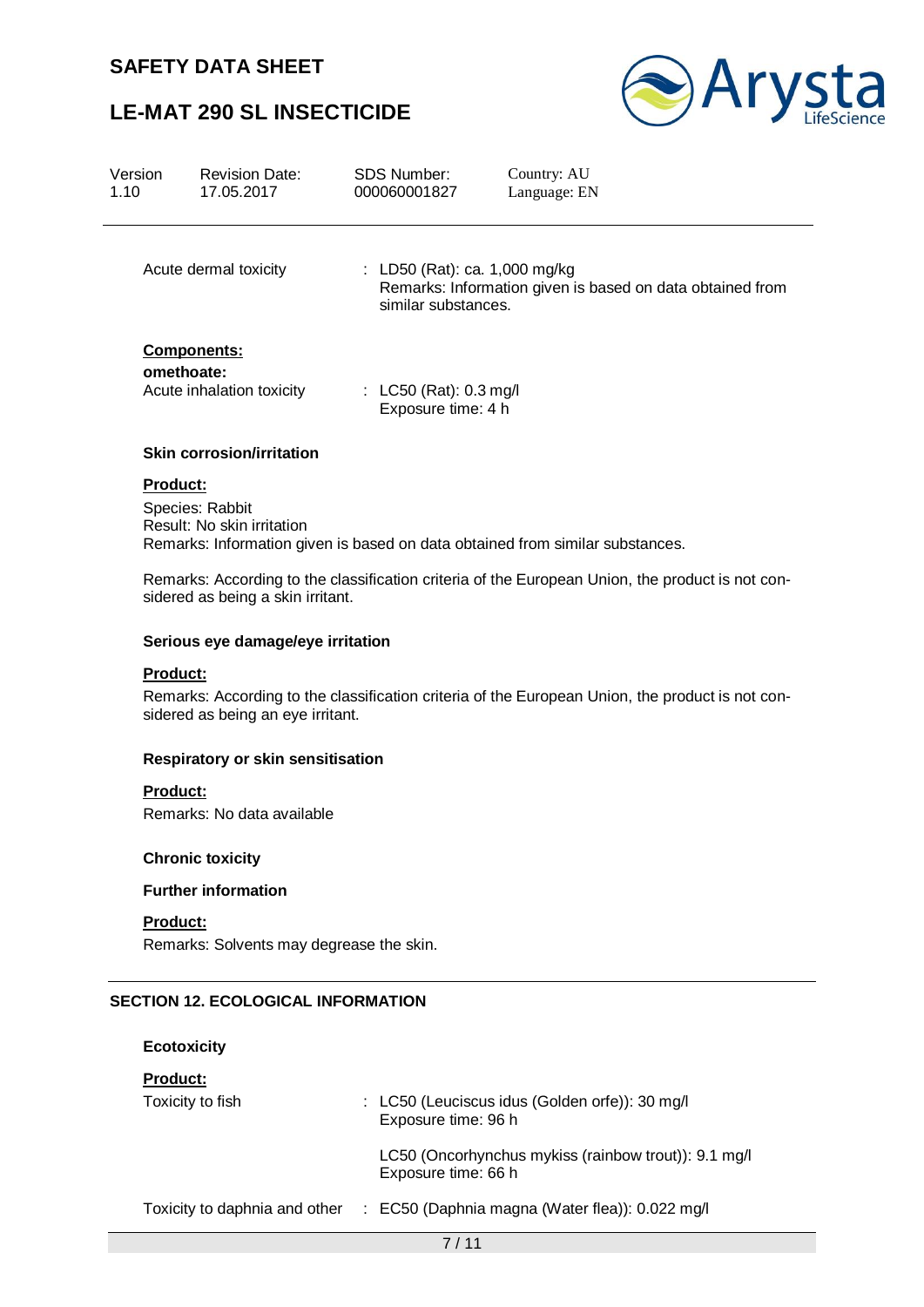# **LE-MAT 290 SL INSECTICIDE**



| Version<br>1.10 | <b>Revision Date:</b><br>17.05.2017                       | <b>SDS Number:</b><br>000060001827 | Country: AU<br>Language: EN                                                                        |
|-----------------|-----------------------------------------------------------|------------------------------------|----------------------------------------------------------------------------------------------------|
|                 | aquatic invertebrates                                     | Exposure time: 48 h                |                                                                                                    |
|                 | Toxicity to algae                                         | Exposure time: 72 h                | : IC50 (Desmodesmus subspicatus (green algae)): 167.5 mg/l                                         |
| isms            | Toxicity to terrestrial organ-                            |                                    | : LD50 (Coturnix japonica (Japanese quail)): 79.7 mg/kg                                            |
|                 |                                                           |                                    | LD50 (Coturnix japonica (Japanese quail)): 83.4 mg/kg                                              |
|                 | <b>Components:</b>                                        |                                    |                                                                                                    |
|                 | omethoate:<br>Toxicity to fish                            | Exposure time: 96 h                | : LC50 (Leuciscus idus (Golden orfe)): 30 mg/l                                                     |
|                 |                                                           | Exposure time: 96 h                | LC50 (Oncorhynchus mykiss (rainbow trout)): 9.1 mg/l                                               |
|                 | Toxicity to daphnia and other<br>aquatic invertebrates    | Exposure time: 48 h                | : EC50 (Daphnia magna (Water flea)): 0.022 mg/l                                                    |
|                 | Toxicity to algae                                         | Exposure time: 72 h                | : IC50 (Chlamydomonas reinhardtii (green algae)): 167.5 mg/l                                       |
| isms            | Toxicity to terrestrial organ-                            |                                    | : LD50 (Coturnix japonica (Japanese quail)): 79.7 mg/kg                                            |
|                 |                                                           |                                    | LD50 (Colinus virginianus (Bobwhite quail)): 83.4 mg/kg                                            |
|                 |                                                           | Remarks: Highly toxic.             |                                                                                                    |
|                 | <b>Persistence and degradability</b><br>No data available |                                    |                                                                                                    |
|                 | <b>Bioaccumulative potential</b>                          |                                    |                                                                                                    |
|                 | No data available                                         |                                    |                                                                                                    |
|                 | <b>Mobility in soil</b><br>No data available              |                                    |                                                                                                    |
|                 | Other adverse effects                                     |                                    |                                                                                                    |
| Product:        |                                                           |                                    |                                                                                                    |
| mation          | Additional ecological infor-                              | Very toxic to aquatic organisms.   | An environmental hazard cannot be excluded in the event of<br>unprofessional handling or disposal. |
|                 | <b>CECTION 12 DICBOCAL CONCIDED ATIONS</b>                |                                    |                                                                                                    |

#### **SECTION 13. DISPOSAL CONSIDERATIONS**

- **Disposal methods**
- 
- Waste from residues : The product should not be allowed to enter drains, water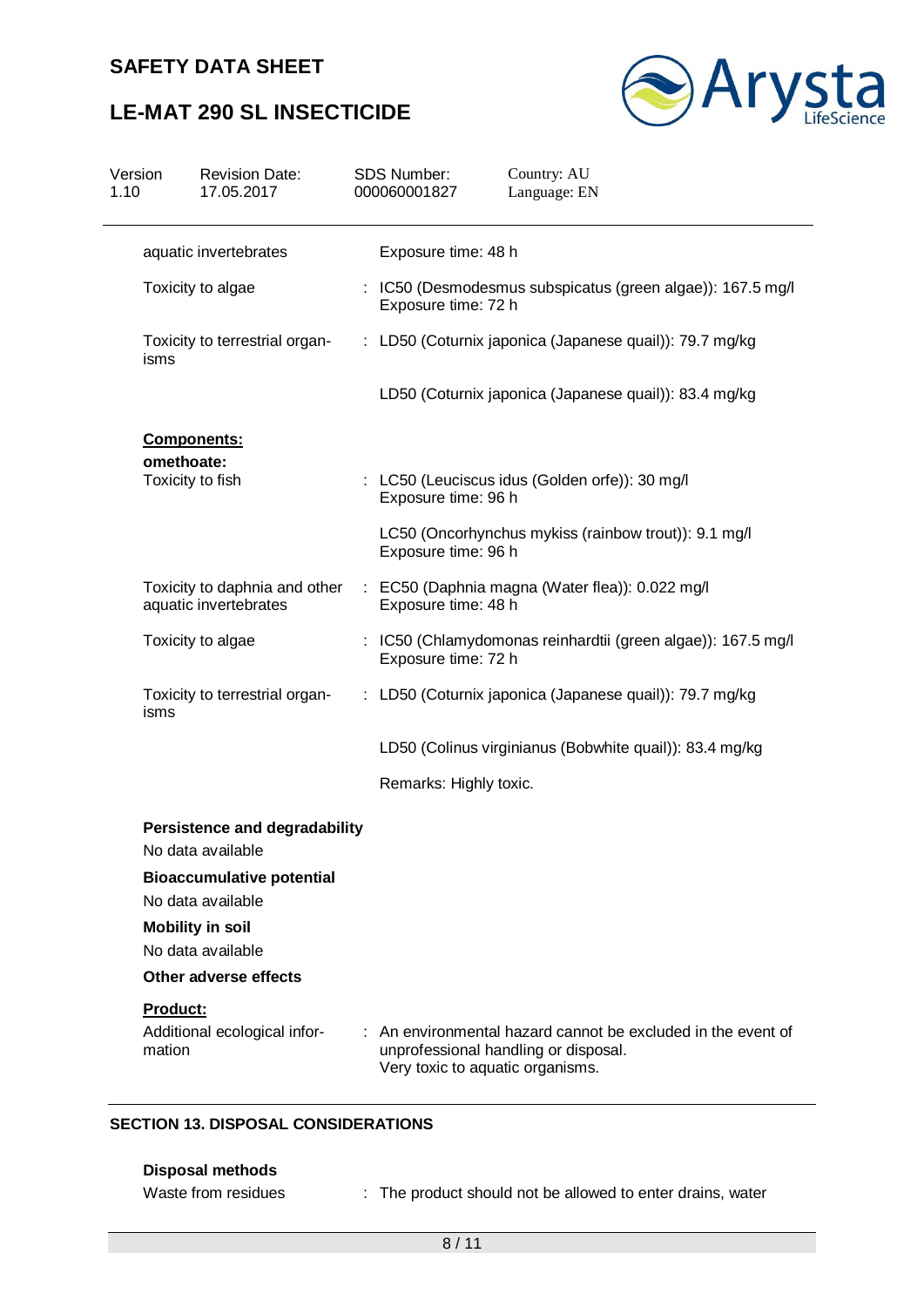# **LE-MAT 290 SL INSECTICIDE**



| Version<br>1.10 | <b>Revision Date:</b><br>17.05.2017 | <b>SDS Number:</b><br>000060001827                               | Country: AU<br>Language: EN                                                                                                 |
|-----------------|-------------------------------------|------------------------------------------------------------------|-----------------------------------------------------------------------------------------------------------------------------|
|                 |                                     | courses or the soil.<br>cal or used container.<br>posal company. | Do not contaminate ponds, waterways or ditches with chemi-<br>Offer surplus and non-recyclable solutions to a licensed dis- |
|                 | Contaminated packaging              | : Empty remaining contents.                                      | Dispose of as unused product.<br>Do not re-use empty containers.<br>Do not burn, or use a cutting torch on, the empty drum. |

#### **SECTION 14. TRANSPORT INFORMATION**

| <b>International Regulations</b>                   |                                                                                                                                    |
|----------------------------------------------------|------------------------------------------------------------------------------------------------------------------------------------|
| <b>UNRTDG</b><br>UN number<br>Proper shipping name | <b>UN 3017</b><br>: ORGANOPHOSPHORUS PESTICIDE, LIQUID, TOXIC,<br><b>FLAMMABLE</b><br>(omethoate, 2-methoxy-1-methylethyl acetate) |
| Class                                              | : 6.1                                                                                                                              |
| Subsidiary risk                                    | 3                                                                                                                                  |
| Packing group                                      | : II                                                                                                                               |
| Labels                                             | : 6.1(3)                                                                                                                           |
| <b>IATA-DGR</b>                                    |                                                                                                                                    |
| UN/ID No.                                          | <b>UN 3017</b><br>÷                                                                                                                |
| Proper shipping name                               | : Organophosphorus pesticide, liquid, toxic, flammable<br>(omethoate, 2-methoxy-1-methylethyl acetate)                             |
| Class                                              | 6.1                                                                                                                                |
| Subsidiary risk                                    | 3                                                                                                                                  |
| Packing group                                      | ÷<br>$\mathbf{H}$                                                                                                                  |
| Labels                                             | Toxic, Flammable Liquids                                                                                                           |
| Packing instruction (cargo<br>aircraft)            | 662                                                                                                                                |
| Packing instruction (passen-<br>ger aircraft)      | : 654                                                                                                                              |
| <b>IMDG-Code</b>                                   |                                                                                                                                    |
| UN number                                          | <b>UN 3017</b>                                                                                                                     |
| Proper shipping name                               | : ORGANOPHOSPHORUS PESTICIDE, LIQUID, TOXIC,<br><b>FLAMMABLE</b>                                                                   |
| Class                                              | (omethoate, 2-methoxy-1-methylethyl acetate)<br>: 6.1                                                                              |
| Subsidiary risk                                    | 3                                                                                                                                  |
| Packing group                                      | $\mathbf{H}$                                                                                                                       |
| Labels                                             | 6.1(3)                                                                                                                             |
| EmS Code                                           | $F-E$ , S-D                                                                                                                        |
| Marine pollutant                                   | no                                                                                                                                 |

**Transport in bulk according to Annex II of MARPOL 73/78 and the IBC Code** Not applicable for product as supplied.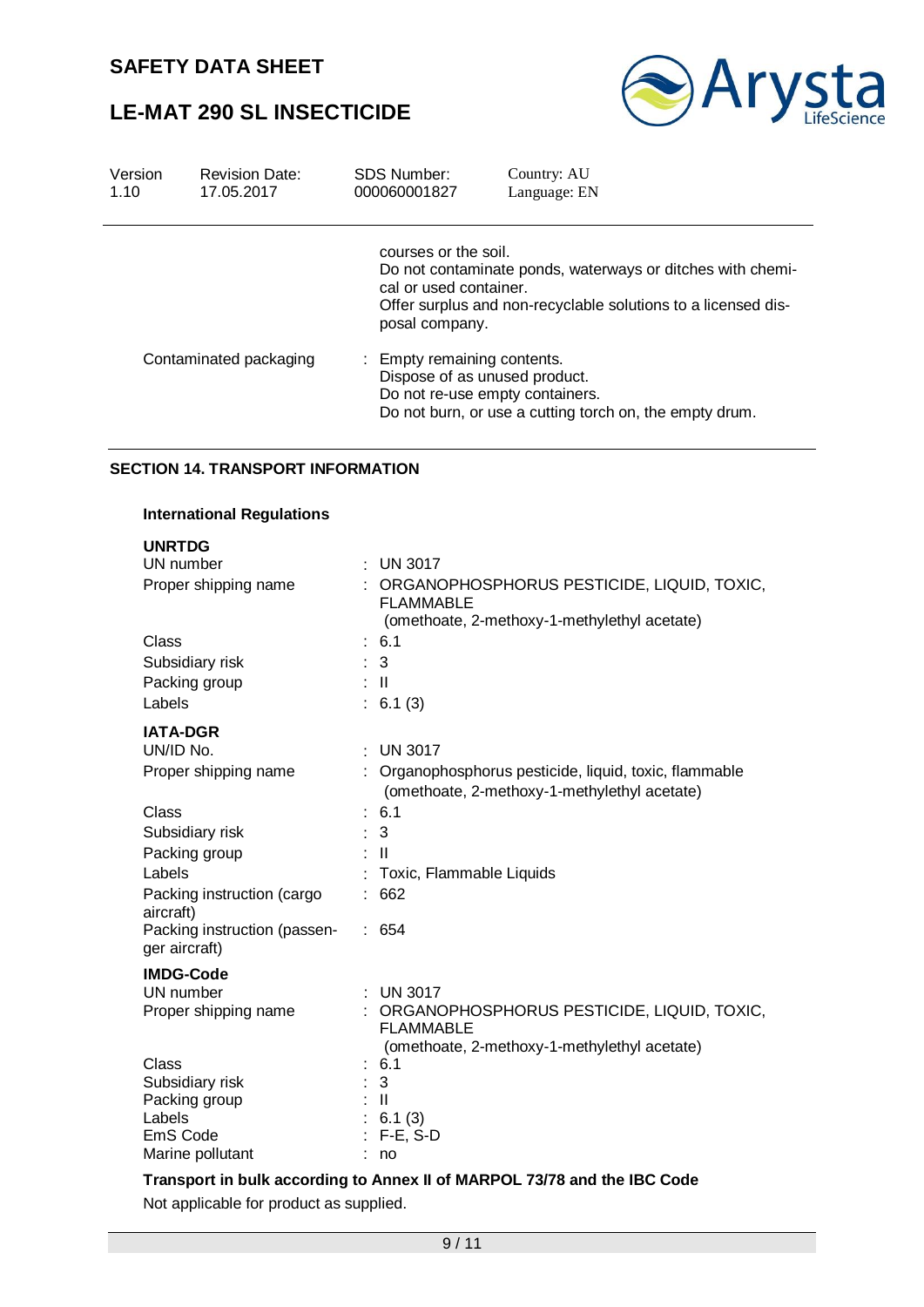# **LE-MAT 290 SL INSECTICIDE**



| Version<br>1.10 | <b>Revision Date:</b><br>17.05.2017 | <b>SDS Number:</b><br>000060001827 | Country: AU<br>Language: EN                                                                  |
|-----------------|-------------------------------------|------------------------------------|----------------------------------------------------------------------------------------------|
|                 | <b>National Regulations</b>         |                                    |                                                                                              |
| <b>ADG</b>      |                                     |                                    |                                                                                              |
|                 | UN number                           | $:$ UN 3017                        |                                                                                              |
|                 | Proper shipping name                | <b>FLAMMABLE</b>                   | : ORGANOPHOSPHORUS PESTICIDE, LIQUID, TOXIC,<br>(omethoate, 2-methoxy-1-methylethyl acetate) |
| Class           |                                     | $\therefore$ 6.1                   |                                                                                              |
|                 | Subsidiary risk                     | $\therefore$ 3                     |                                                                                              |
|                 | Packing group                       | ÷Ш                                 |                                                                                              |
| Labels          |                                     | : 6.1(3)                           |                                                                                              |
|                 | Hazchem Code                        | $\therefore$ 3W                    |                                                                                              |

#### **SECTION 15. REGULATORY INFORMATION**

#### **Safety, health and environmental regulations/legislation specific for the substance or mixture**

Standard for the Uniform Scheduling of Medicines and Poisons : Schedule 6

Prohibition/Licensing Requirements : There is no applicable prohibition or notification/licensing requirements, including for carcinogens under Commonwealth, State or Territory legislation.

#### **SECTION 16. OTHER INFORMATION**

#### **Full text of other abbreviations**

AICS - Australian Inventory of Chemical Substances; ANTT - National Agency for Transport by Land of Brazil; ASTM - American Society for the Testing of Materials; bw - Body weight; CMR - Carcinogen, Mutagen or Reproductive Toxicant; CPR - Controlled Products Regulations; DIN - Standard of the German Institute for Standardisation; DSL - Domestic Substances List (Canada); ECx - Concentration associated with x% response; ELx - Loading rate associated with x% response; EmS - Emergency Schedule; ENCS - Existing and New Chemical Substances (Japan); ErCx - Concentration associated with x% growth rate response; ERG - Emergency Response Guide; GHS - Globally Harmonized System; GLP - Good Laboratory Practice; IARC - International Agency for Research on Cancer; IATA - International Air Transport Association; IBC - International Code for the Construction and Equipment of Ships carrying Dangerous Chemicals in Bulk; IC50 - Half maximal inhibitory concentration; ICAO - International Civil Aviation Organization; IECSC - Inventory of Existing Chemical Substances in China; IMDG - International Maritime Dangerous Goods; IMO - International Maritime Organization; ISHL - Industrial Safety and Health Law (Japan); ISO - International Organisation for Standardization; KECI - Korea Existing Chemicals Inventory; LC50 - Lethal Concentration to 50 % of a test population; LD50 - Lethal Dose to 50% of a test population (Median Lethal Dose); MARPOL - International Convention for the Prevention of Pollution from Ships; n.o.s. - Not Otherwise Specified; Nch - Chilean Norm; NO(A)EC - No Observed (Adverse) Effect Concentration; NO(A)EL - No Observed (Adverse) Effect Level; NOELR - No Observable Effect Loading Rate; NOM - Official Mexican Norm; NTP - National Tox-